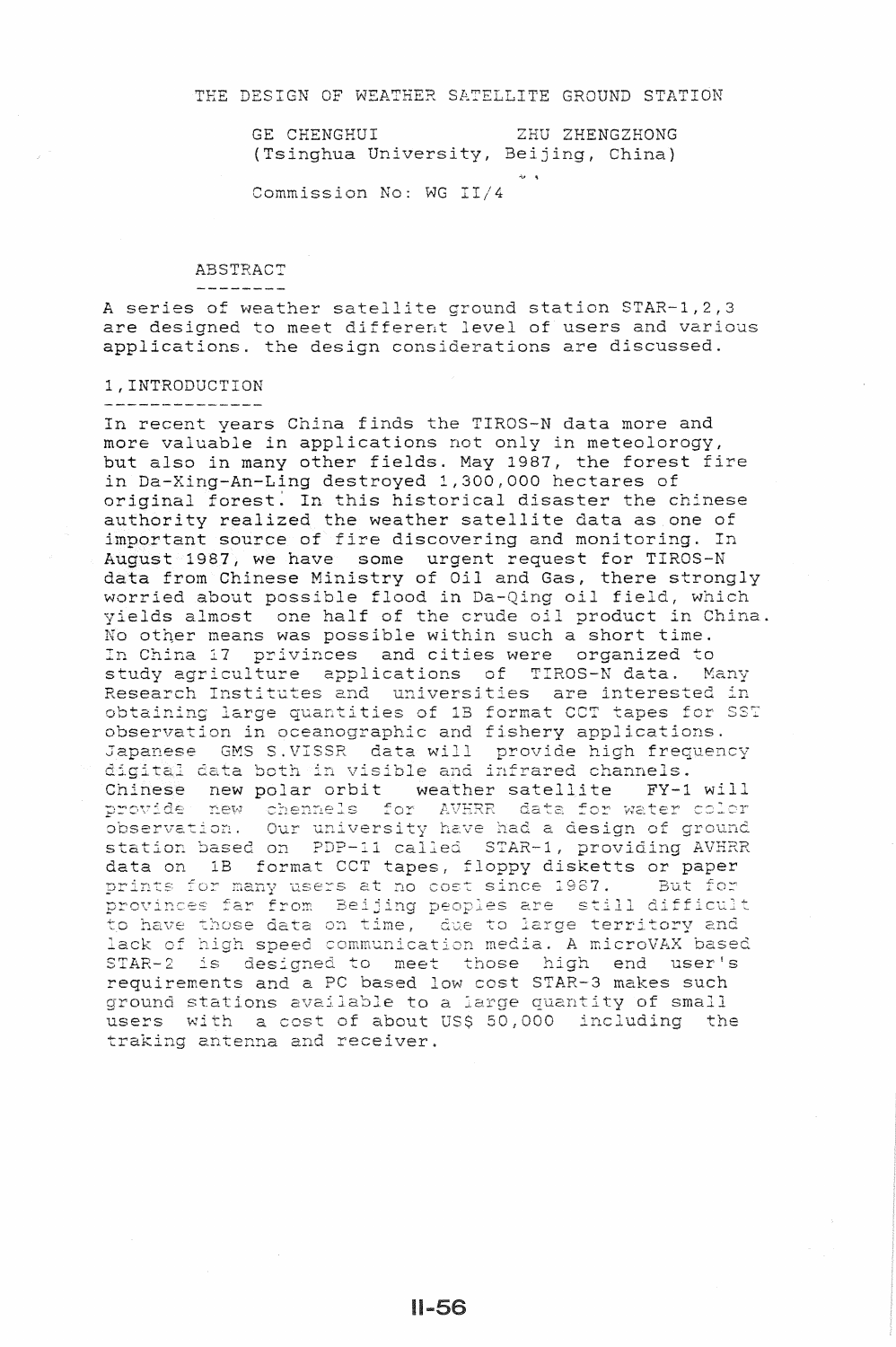## 2, STAR-1 SYSTEM

The STAR-1 system *is* based on a PDP-11/73 hostcomputer with a 344MB disk and 512 x 512 x 12 color display. The function menu *is* shown in Fig.1. Fig.2 shows the picture of AVHRR band 1 and band 3 for Da-xing-an-ling forest fire received at May 18th, 1987. The STAR-1 system will be installed at Da-xing-an-ling before September this year in order to make the locol goverment able to monitor any disaster by themselves. A special software pakage dedicated for forest fire monitoring is under development in coorperation with Harbin Research Institute of Forest Protection.

FUNCTION MENU: tBUS lBTape lBDisk COPy(1B T--D) ORBit RECeive PLAyback TEMperature\_&\_albedo\_table QUICk display 1Btape TAPe read SECtor GRId lay\_image LUT write CURsor TRUe\_color DELete MEDian filter VEGetation BOX\_print SAVe\_image MERcator ROAm\_mercator\_image RWMercator\_tape BASmap SST LOCator of sector SUB\_image\_output TRAns mercator PSEudo\_colour<br>(CTRL/Z to exit) (@TIROS to re enter) Fig.l Function Menu of STAR-1



Fig.2 Forest Fire in Da-Xing-An-Ling (received in Tsinghua University at May 18, 1987.) Band 1 (left) and Band 3 (right)